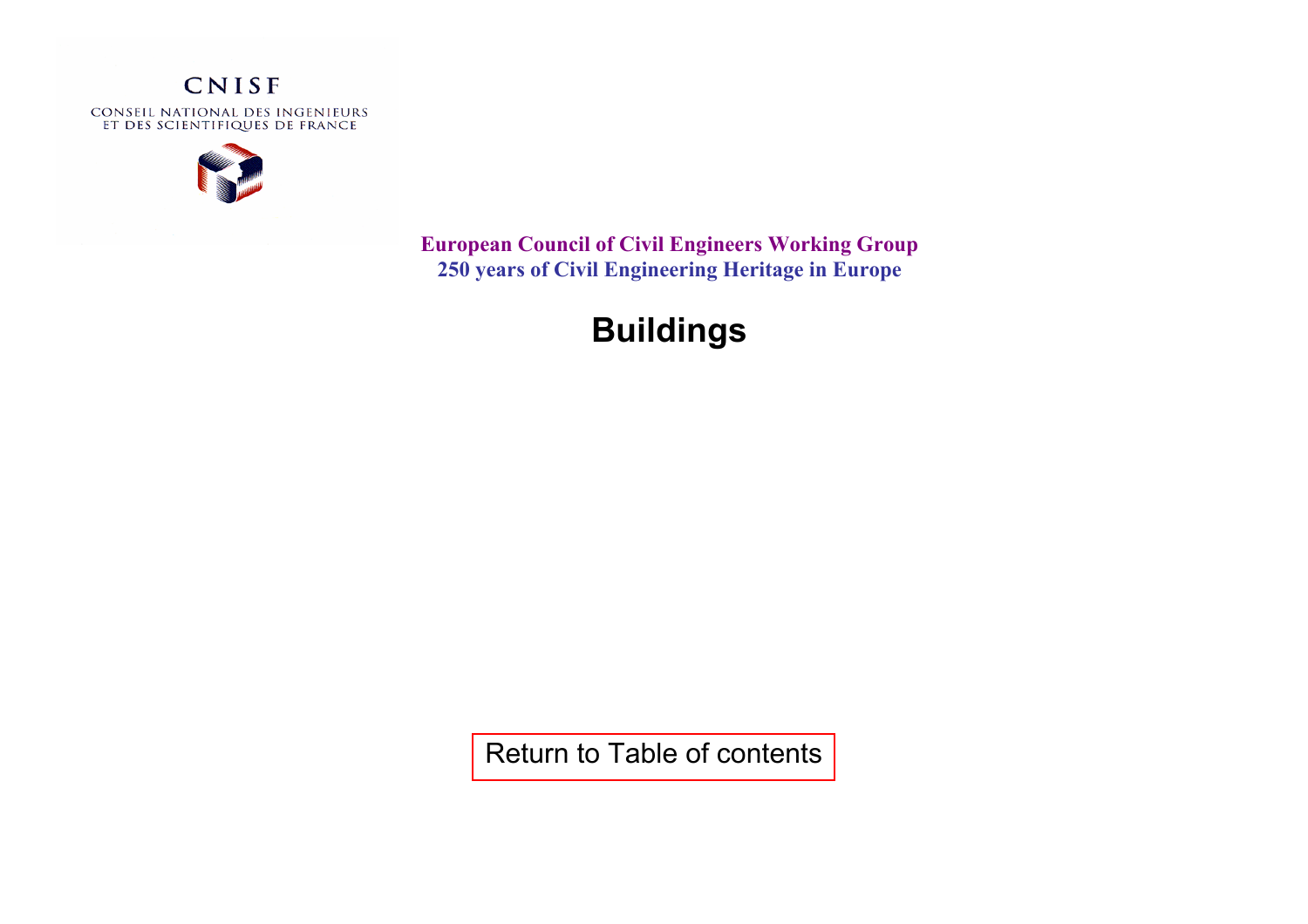CNISF CONSEIL NATIONAL DES INGENIEURS<br>Et des scientifiques de France



**European Council of Civil Engineers Working Group: 250 years of Civil Engineering Heritage in Europe**

### **Proposal for Buildings in France (1/2)**



Picture : Georges Pilot



**Chocolaterie Menier. Menier chocolate factory. Noisiel (Seine et Marne), France (1871).** 

This factory, installed by the Menier family, on the Marne river, south-east of Paris, comprises several remarkable buildings, constructed from 1871 to 1905. It became the most important producer of chocolate in the world. This site always exists and it is one of the remarkable pieces of the French industrial heritage. Main elements are the mill (Saunier,1871), the hall (Eiffel, 1884), the farm (1888), the "cathedral" (1905, Sauvestre). The mill is the most important building, constructed in steel, a first in the world: it was visited in 1878 by the "Institute of mechanical engineers". To day, the Menier site is the headquarter of the Nestlé-France firm.<br>perso.wanadoo.fr/pone/lateb vide-greniers.org/articles/articleMenier.php *perso.wanadoo.fr/pone/lateb vide-greniers.org/articles/articleMenier.php* 

Picture : Georges Pilot



**Bâtiment Hennebique. Hennebique Building. Paris, France (1900).** 

This building is one of the very first entirely built in concrete in Paris.

It was designed and built by François Hennebique one of the precursors in matter of construction using reinforced concrete (Camille de Hoog bridge, 1901).

This building was used as an office building for Hennebique business.

*Designer and Contractor: François Hennebique* 

Picture : Georges Pilot

Web general references : www.planete-tp.com www.stucturae.de